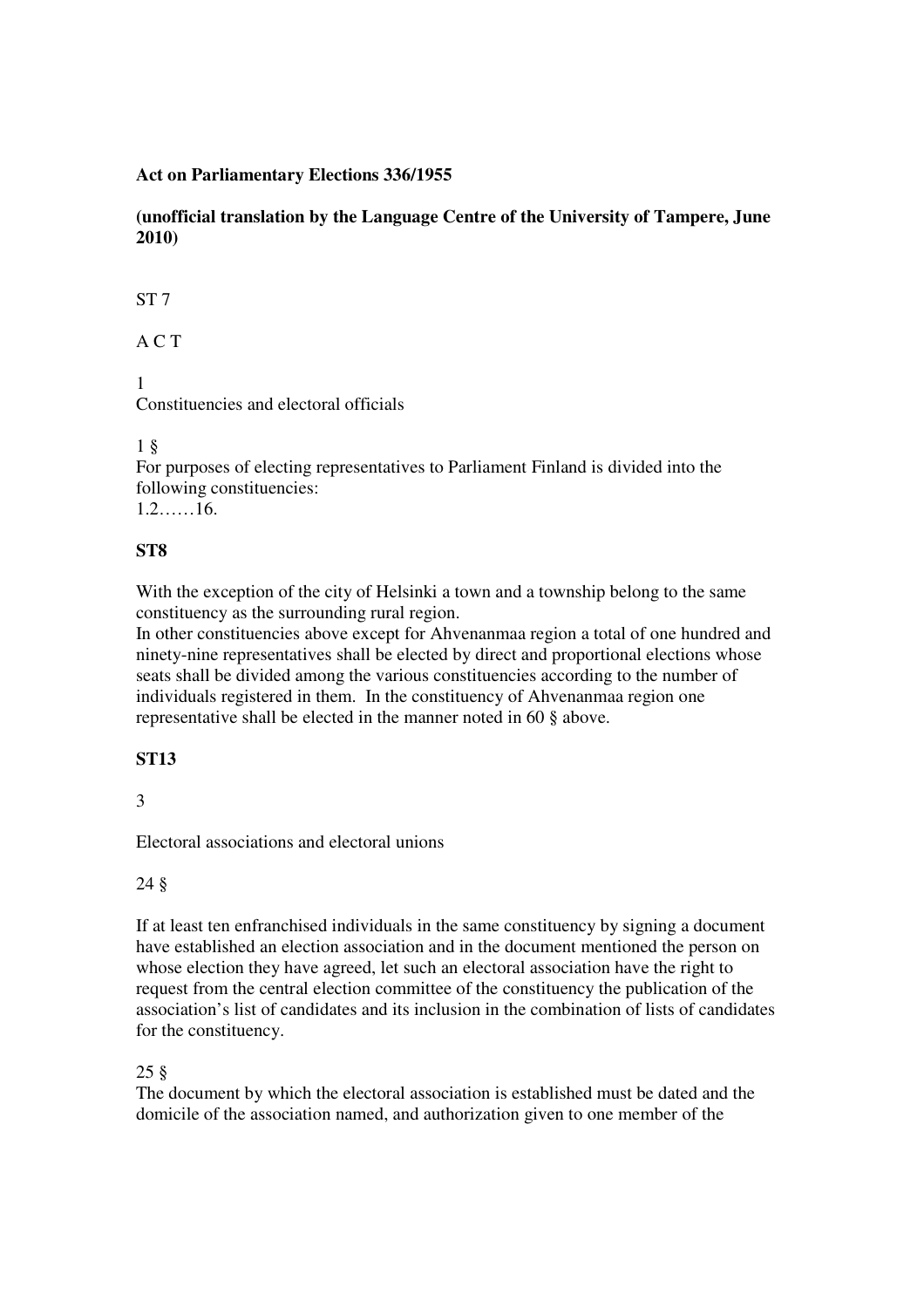association to be its delegate and to another member to be his/her reserve. The name of the person proposed as a candidate must be clearly noted on the list of candidates, likewise his/her profession or occupation and domicile. For the purposes of 27, 28 and 37 § above one reserve may be named.

There may be no other entries on the list of candidates unless this is indispensable for verifying the identity of the candidate.

### **ST14**

30 §

Let two or more electoral association sin the same constituency be entitled to merge into an electoral union.

Such merging should take place in such a way that each association makes a statement on the establishment of an electoral union as an annexe to the document referred to in 26 § above

Let there not be more candidates in a electoral union than there may be representatives elected in the constituency.

### 32 §

Let not an electoral association which already belongs to an electoral union join another electoral union.

Let not electoral unions form unions with each other.

#### **ST17**

#### 51 §

In the elections let each elector be entitled to vote for either the list of candidates in the final combination of his/her constituency in which s/he is registered as having the right to vote or for one individual s/he wishes.

# 52 §

If an elector wishes to give his/her vote for the benefit of some list of candidates which has been included in the final combination of lists of candidates of his/her own constituency, let him/her note the number which is on the list of candidates combination in the circle on the ballot paper so clearly that there can be no doubt as to which list of candidates s/he meant. The mark should be made under protection of election in such a way that the secrecy of the ballot is preserved.

If an elector does not accept any combination of lists of candidates in his/her constituency, let him/her write clearly on the ballot paper in the space reserved for that purpose the name of the person for whom s/he wishes to vote, and his/her profession or occupation and domicile.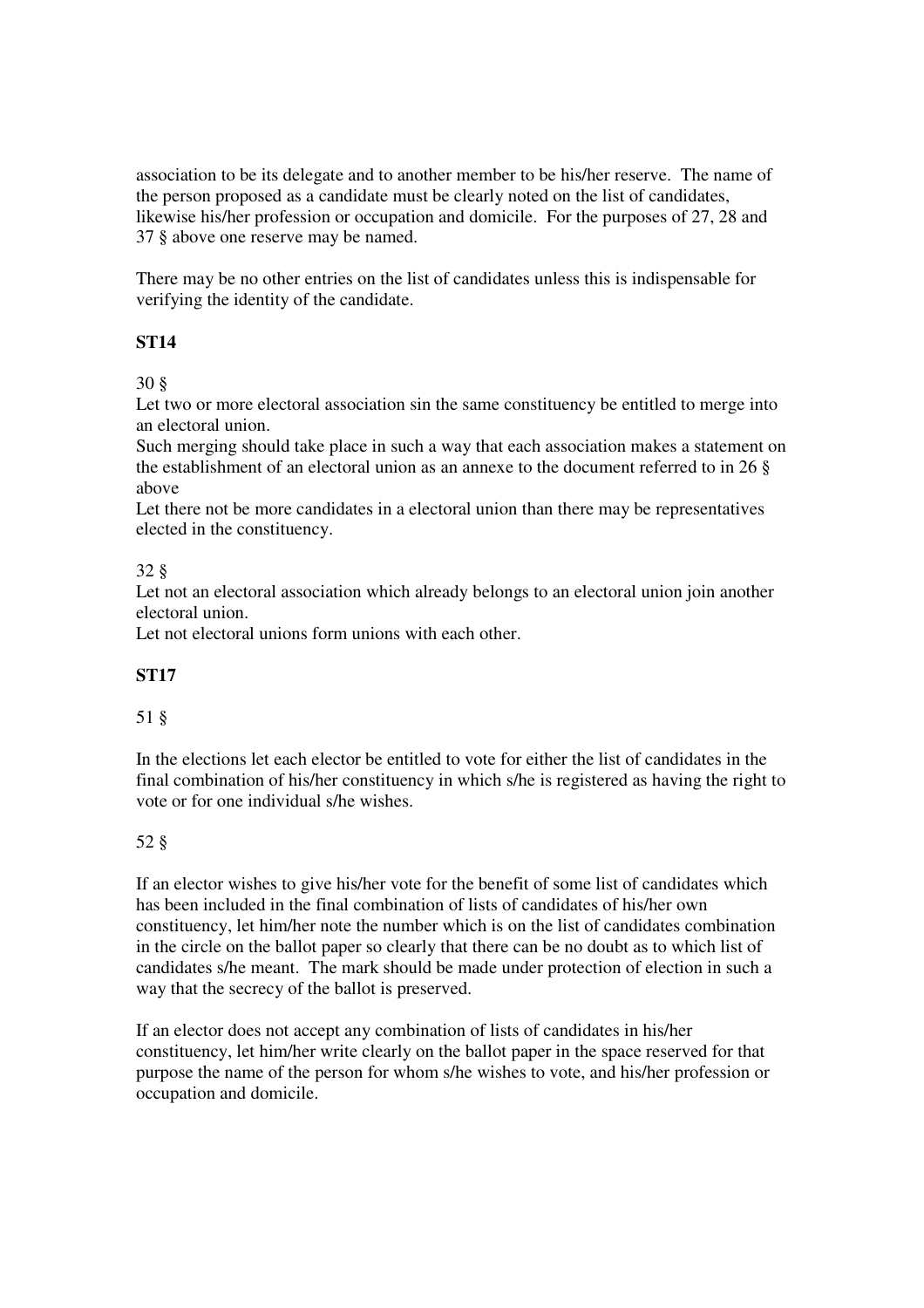# **ST22**

## 89 §

Votes cast in different constituencies for the same list of candidates form a simple block of votes the number of which is the number of ballot papers.

Likewise those ballot papers which under  $52 \text{ }\frac{8}{3}$  2 cast votes for the same person shall be deemed on simple block of votes.

Thos votes cast by electors for the benefit of lists of candidates belonging to the same electoral union form a combined block of votes the number of votes of which shall be the total number of votes of the simple blocks of votes.

If a client indicates on an elector's list of candidates is not eligible for election or not clearly named, the name of such a candidate shall be deemed null and void but let the vote of the elector go for the benefit of that electoral union to which the list of candidates belongs.

### 90 §

Candidates of blocks of votes belonging to the same electoral union shall take priority over others according to the size of the numbers of votes received in the electoral union.

Comparative numbers shall be given in the order mentioned to the candidates of the combined block of votes in such a way that the first candidate received as his/her comparative number the entire number of ballot papers, the second half thereof, the third one third, the fourth one quarter and so on.

# 91 §

If someone is a joint candidate in two or more blocks of votes, simple or combined, let the total number of comparative numbers be his/her final comparative number. In the case in 1 above let not the candidate's final comparative number be greater than what s/he would have received is the candidates of the blocks of votes referred to there had been arranged according to the greatest comparative number received by anyone in the blocks in question and thus in the order in which candidates were placed under 90 § 2 would have been deemed to have comparative numbers on the basis of the total number of votes of the blocks.

# 92 §

For purposes of determining the outcome of the election proceed as follows: 1) Write the names of the candidates of the individual blocks of votes in the order according to the size of the number of votes received which is to be noted by the names as their comparative numbers.

2) Write the names of the candidates of the combined blocks of votes in the order stipulated in 90 § 2 above and by the name note the candidate's comparative number.